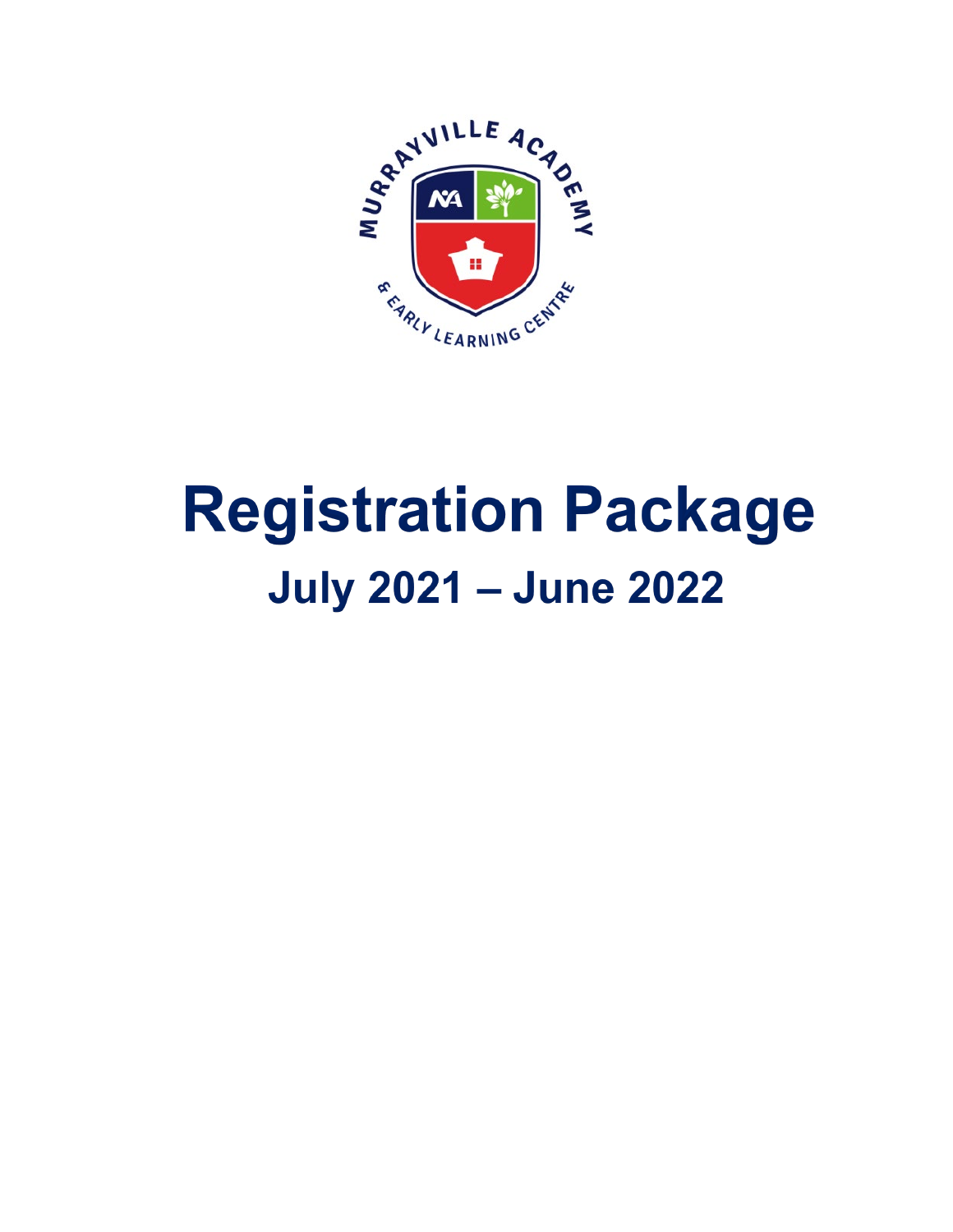# **Student Registration Form**

July 2021 – June 2022

| Office Use Only: |
|------------------|
| Grade:           |
| ELC Program:     |
| Start Date:      |

|    | <b>Student's Usual Surname</b>    |                                          |                  | <b>Usual First Name</b> |                                   | <b>Usual Middle Name</b> |                                            |    |                                                                                         |  |
|----|-----------------------------------|------------------------------------------|------------------|-------------------------|-----------------------------------|--------------------------|--------------------------------------------|----|-----------------------------------------------------------------------------------------|--|
|    |                                   |                                          |                  |                         |                                   |                          |                                            |    |                                                                                         |  |
|    | Legal Surname (if different)      |                                          | Legal First Name |                         |                                   | Legal Middle Name        |                                            |    |                                                                                         |  |
|    |                                   |                                          |                  |                         |                                   |                          |                                            |    |                                                                                         |  |
|    | <b>Please Select PROGRAM</b>      |                                          | l/T              | or                      | <b>DAYCARE</b>                    |                          | KINDERGARTEN or Grade                      |    |                                                                                         |  |
|    |                                   |                                          |                  |                         |                                   |                          |                                            |    |                                                                                         |  |
|    |                                   |                                          |                  |                         |                                   |                          |                                            |    |                                                                                         |  |
|    | <b>Street Address</b>             |                                          | City             |                         |                                   |                          | Postal Code                                |    |                                                                                         |  |
|    | <b>Main Contact Email Address</b> |                                          |                  |                         |                                   |                          | Home Phone                                 |    |                                                                                         |  |
|    |                                   |                                          |                  |                         |                                   |                          |                                            |    |                                                                                         |  |
|    | Birthdate (Day / Month / Year)    |                                          |                  |                         | Birthplace (Country / Province)   |                          |                                            |    | Primary Language Spoken at Home                                                         |  |
|    |                                   |                                          |                  |                         |                                   |                          |                                            |    |                                                                                         |  |
|    | Gender: $\Box$ Male $\Box$ Female |                                          | $\Box$ Other     |                         |                                   |                          |                                            |    |                                                                                         |  |
|    |                                   | Preferred Gender: □ Male □ Female□ Other |                  |                         | Does the student have an IEP?     |                          |                                            |    | Last School Attended: Name and Location (City / Province)<br>$\Box$ Yes<br>$\square$ No |  |
|    |                                   |                                          |                  |                         |                                   |                          |                                            |    |                                                                                         |  |
|    | <b>Student Resides with:</b>      |                                          |                  |                         | <b>Student's Citizenship:</b>     |                          |                                            |    |                                                                                         |  |
| ப  | Both parents                      |                                          |                  | $\Box$ Canadian Citizen |                                   |                          | $\Box$ International – work / study permit |    |                                                                                         |  |
| ப  | Mother only                       |                                          |                  |                         | $\Box$ International-fee-paying   |                          | $\Box$ Permanent Resident / Landed         |    |                                                                                         |  |
| ப  | Father only                       | ப                                        |                  |                         | <b>Indigenous Ancestry</b>        |                          | Immigrant                                  |    |                                                                                         |  |
|    | Other:                            |                                          |                  |                         |                                   |                          | $\Box$ Refugee 3 digit Code: $\Box$        |    |                                                                                         |  |
|    |                                   |                                          |                  |                         |                                   |                          |                                            |    |                                                                                         |  |
|    |                                   |                                          |                  |                         |                                   |                          |                                            |    |                                                                                         |  |
|    | Parent / Guardian / Custody Info  |                                          | ப                |                         | Continuing Custody Order (Agency) |                          |                                            | П. | Court Order on File                                                                     |  |
| 1. |                                   |                                          |                  |                         |                                   |                          |                                            |    |                                                                                         |  |
|    |                                   |                                          |                  |                         |                                   |                          |                                            |    | If custody order:                                                                       |  |
|    | Last Name                         | <b>First Name</b>                        |                  |                         |                                   |                          | <b>Relation to Student</b>                 |    | $\Box$ Joint Custody<br>Sole Custody<br>ப                                               |  |
|    |                                   |                                          |                  |                         |                                   |                          |                                            |    | <b>Access Only</b>                                                                      |  |
|    | Home Phone                        | <b>Cell Phone</b>                        |                  |                         | <b>Work Phone</b>                 |                          | E-Mail                                     |    | No Access<br>□                                                                          |  |
|    |                                   |                                          |                  |                         |                                   |                          |                                            |    |                                                                                         |  |
|    |                                   |                                          |                  |                         |                                   |                          |                                            |    |                                                                                         |  |
|    | Occupation                        |                                          |                  |                         |                                   |                          |                                            |    |                                                                                         |  |
|    |                                   |                                          |                  |                         |                                   |                          |                                            |    |                                                                                         |  |
| 2. |                                   |                                          |                  |                         |                                   |                          |                                            |    | If custody order:                                                                       |  |
|    | Last Name                         | <b>First Name</b>                        |                  |                         |                                   |                          | <b>Relation to Student</b>                 |    | Joint Custody<br>ப                                                                      |  |
|    |                                   |                                          |                  |                         |                                   |                          |                                            |    | Sole Custody<br>ப<br><b>Access Only</b>                                                 |  |
|    | Home Phone                        | <b>Cell Phone</b>                        |                  |                         | <b>Work Phone</b>                 |                          | E-Mail                                     |    | No Access<br>□                                                                          |  |
|    |                                   |                                          |                  |                         |                                   |                          |                                            |    |                                                                                         |  |
|    |                                   |                                          |                  |                         |                                   |                          |                                            |    |                                                                                         |  |

**Occupation**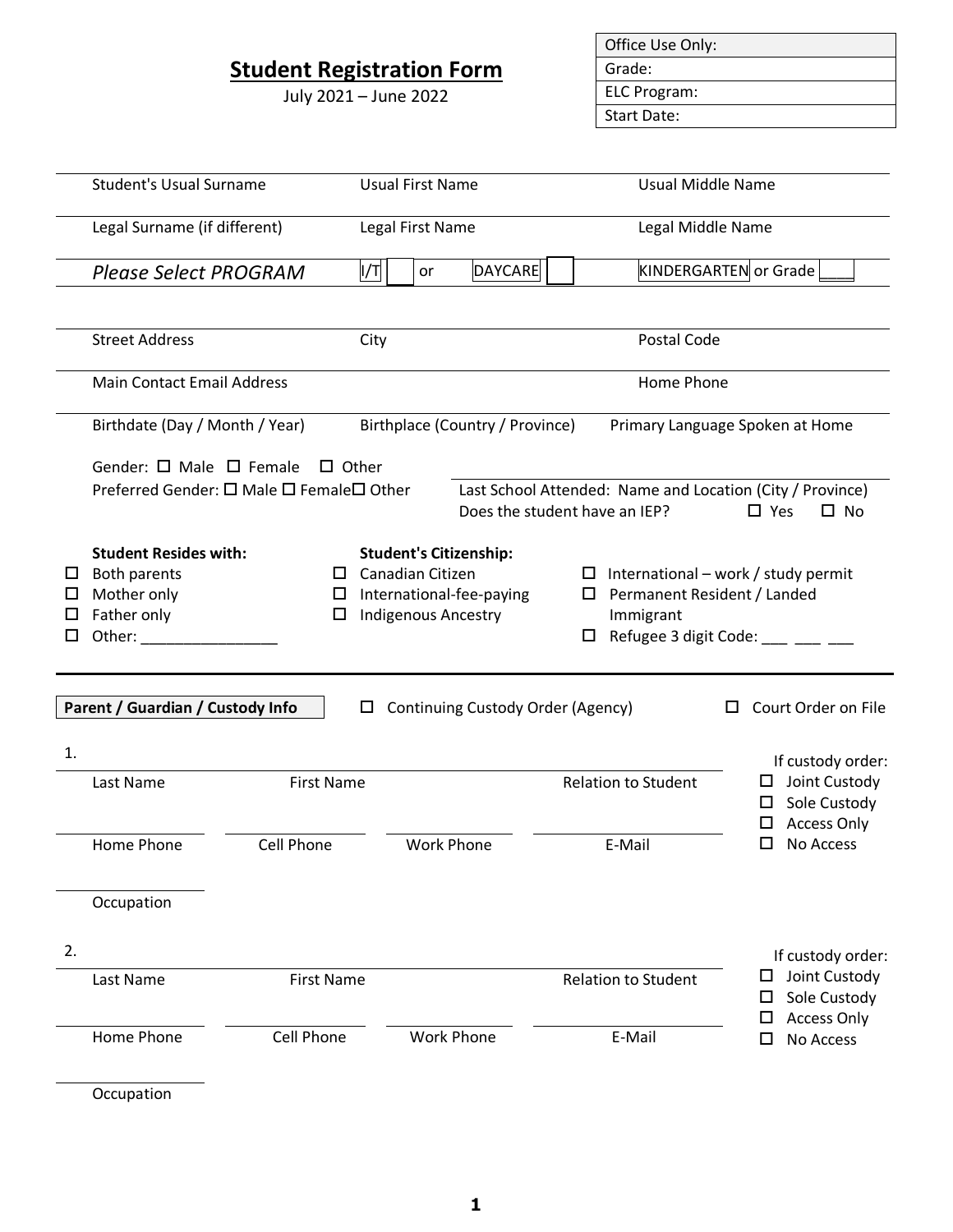|            |                   |            |                            | If custody order:                           |
|------------|-------------------|------------|----------------------------|---------------------------------------------|
| Last Name  | <b>First Name</b> |            | <b>Relation to Student</b> | $\Box$ Joint Custody<br>$\Box$ Sole Custody |
|            |                   |            |                            | $\Box$ Access Only                          |
| Home Phone | Cell Phone        | Work Phone | E-Mail                     | No Access<br>$\Box$                         |

**Occupation** 

| <b>Emergency Contact (First Name &amp; Surname)</b> | <b>Relation to Student</b> | <b>Phone Numbers</b> |
|-----------------------------------------------------|----------------------------|----------------------|
|                                                     |                            |                      |
| 1.                                                  |                            | Home:                |
|                                                     |                            | Cell:                |
|                                                     |                            | Work:                |
| 2.                                                  |                            | Home:                |
|                                                     |                            | Cell:                |
|                                                     |                            | Work:                |
| 3.                                                  |                            | Home:                |
|                                                     |                            | Cell:                |
|                                                     |                            | Work:                |

| Care Card #:                                                                  |
|-------------------------------------------------------------------------------|
| Immunization up to date? $\Box$ Yes $\Box$ No                                 |
|                                                                               |
| Other relevant family or student information (e.g. agreements or challenges). |

Other relevant family or student information (e.g. agreements or challenges):

# **Please provide copies of the following:**

|        | <b>Student Documentation</b>                        |        | <b>Student Documentation</b>                                 |
|--------|-----------------------------------------------------|--------|--------------------------------------------------------------|
|        | (Canadian)                                          |        | (Permanent Residents/Refugees)                               |
| □      | Birth certificate or Certificate of citizenship     | □      | Copy of student visa/permit                                  |
|        | Court order                                         |        | Immigration Canada documents                                 |
| ப      | Secure Certificate of Indian Status (Status Card)   |        | Passport                                                     |
|        | <b>Immunization Record</b>                          |        | <b>Immunization Record</b>                                   |
|        | <b>Canadian Parents' Citizenship</b><br>or          |        | <b>Parents' Citizenship (Permanent Residents / Refugees)</b> |
|        | One parent / guardian must show 1 of the following: |        | One parent / guardian must show 1 of the following:          |
| П      | Canadian Birth Certificate                          | $\Box$ | Copy of parent work visa/permit                              |
| ப      | <b>Canadian Passport</b>                            | □      | Landed permanent resident's card                             |
| ப      | Canadian Citizenship Card                           |        | Refugee documents from Immigration Canada                    |
| □      | Secure Certificate of Indian Status (Status Card)   | ப      | Pre-Authorized Debit (PAD) Form                              |
| $\Box$ | Pre-Authorized Debit (PAD) Form                     |        |                                                              |
|        |                                                     |        |                                                              |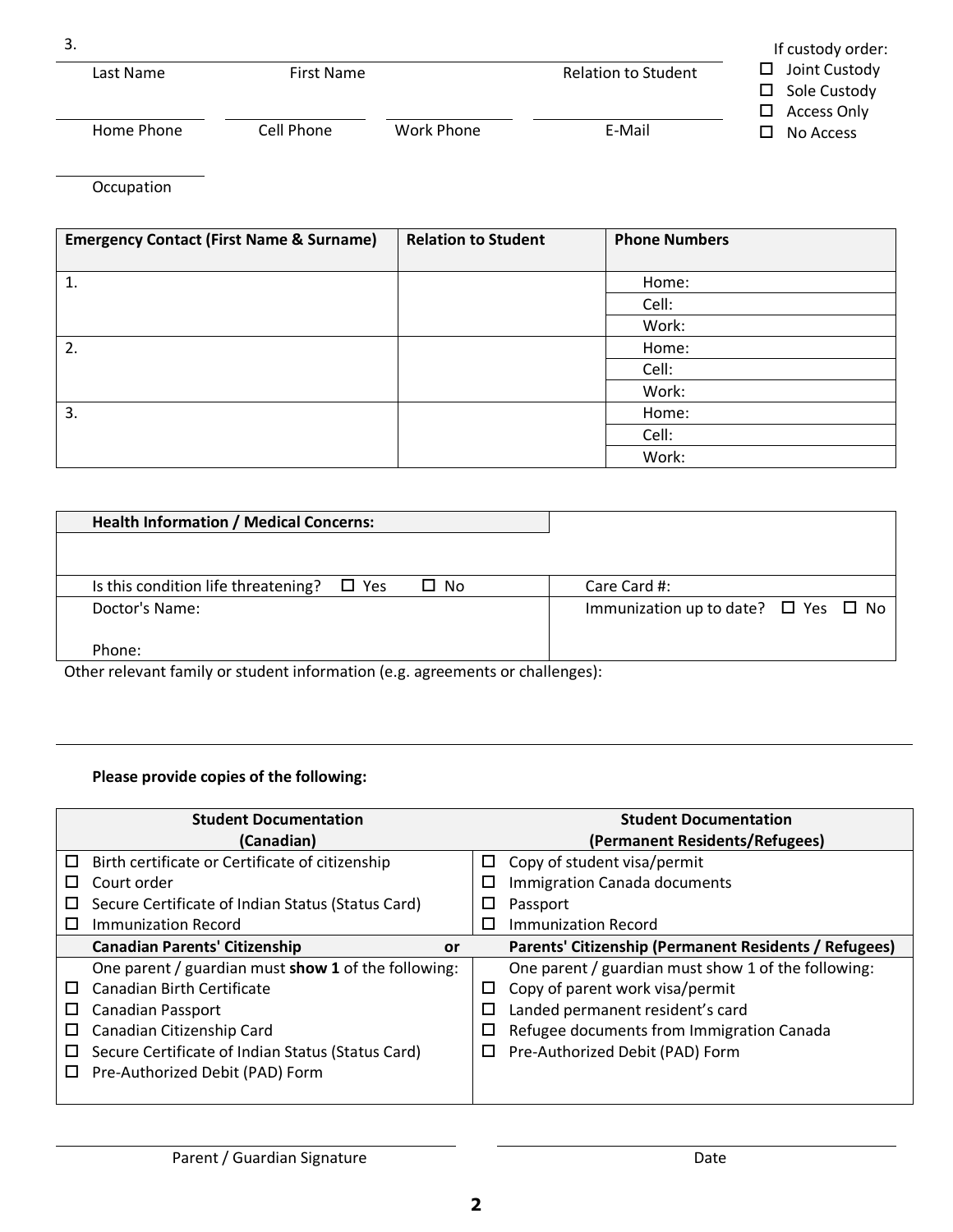# **Enrollment Contract** July 2021 – June 2022

Student's Usual Surname Usual First Name Usual Middle Name General Terms 1. The terms of this contract apply for each year in which the student is enrolled in Murrayville Academy and Early Learning Centre. 2. Registrations will not be processed until this Enrollment Contract has been completed in full and signed. The registration form and all fees and a Pre-Authorized Debit (PAD) Agreement with a VOID cheque for the full year must accompany this Enrollment Contract. A new child is considered accepted into the school only upon confirmation from the School. 3. There are no refunds for holidays, sick days, or any days missed for any other reason throughout the school year. School closure dates are taken into consideration when calculating yearly tuition fees for our programs. Due to unforeseen severe weather conditions, i.e. snow days, the school may be closed for safety reasons and tuition will not be refunded. The Langley Public and Independent School closures will be taken into consideration by the Principal before a decision is made by 7am of the day. 4. Once a child is enrolled, a position is reserved for the entire year and Murrayville Academy cannot reduce or remit fees for absence. If there are extenuating circumstances (i.e. the family has to relocate or move) **WRITTEN NOTIFICATION AND A MINIMUM OF 60 DAYS (2 months)** is required to be considered for withdrawal. Notice must be given in writing before the  $1<sup>st</sup>$  of the month. Should a child be withdrawn without sufficient notice for any reason, two month's tuitions shall be kept by the school. No refunds after April 30th, 2022. 5. A charge of \$45 will be levied against the first NSF cheque or a payment returned by the bank. 6. The School reserves the right to accept or reject this application and to expel a student at any time. A **SIX WEEK** probation period is in effect for new students. 7. The educational model at our School is based on a two-way partnership. It requires an investment of trust, cooperation, time and energy in support of each child's education both at home and at school. Further, parents are expected to actively participate in the life of the school, including scheduled conferences, class and school meetings and to positively promote the school in the community at large. All families are expected to carefully read the School's Parent Handbook and agree to support and promote the School's programs and policies. 8. Enrollment in the Murrayville Academy and Early Learning Centre does not guarantee continuing enrollment. The Academy's primary objective is to find the right match between student, family and school. As each year progresses, the Academy's will continue to monitor each child's progress and his or her family's support for the Academy's policies, programs and ideals. Should it become clear that our school has proven not to be an appropriate match with either the student or the student's family, the Academy will communicate its decision not to invite the student to re-enroll for the following year during the re-enrollment period. 9. Should it be necessary to place this contract or any other debt due to the Academy by the undersigned with a collection agency or lawyer, parents will pay all court costs and reasonable collection/legal fees, plus interest at a rate of 15% on the outstanding balance. 10. The Academy, or any agent acting on its behalf, will secure and provide medical and dental attention that may be necessary during a period when a parent cannot be contacted by telephone. The financial responsibility for any and all emergency medical/dental expenses incurred on behalf of the student will be assumed by the parent. I have read and understand the terms of this contract, the methods of payment, and the policies of the Academy and I hereby agree to all the terms and conditions stated therein. Parent's/Guardian's Name: \_\_\_\_\_\_\_\_\_\_\_\_\_\_\_\_\_\_\_\_\_\_\_\_\_\_\_\_\_\_\_Parent's Signature: \_\_\_\_\_\_\_\_\_\_\_\_\_\_\_\_\_\_\_\_\_\_\_\_\_\_\_\_\_\_\_\_\_

Administration signature: \_\_\_\_\_\_\_\_\_\_\_\_\_\_\_\_\_\_\_ Name of Family Representative to the Society: \_\_\_\_\_\_\_\_\_\_\_\_\_\_\_\_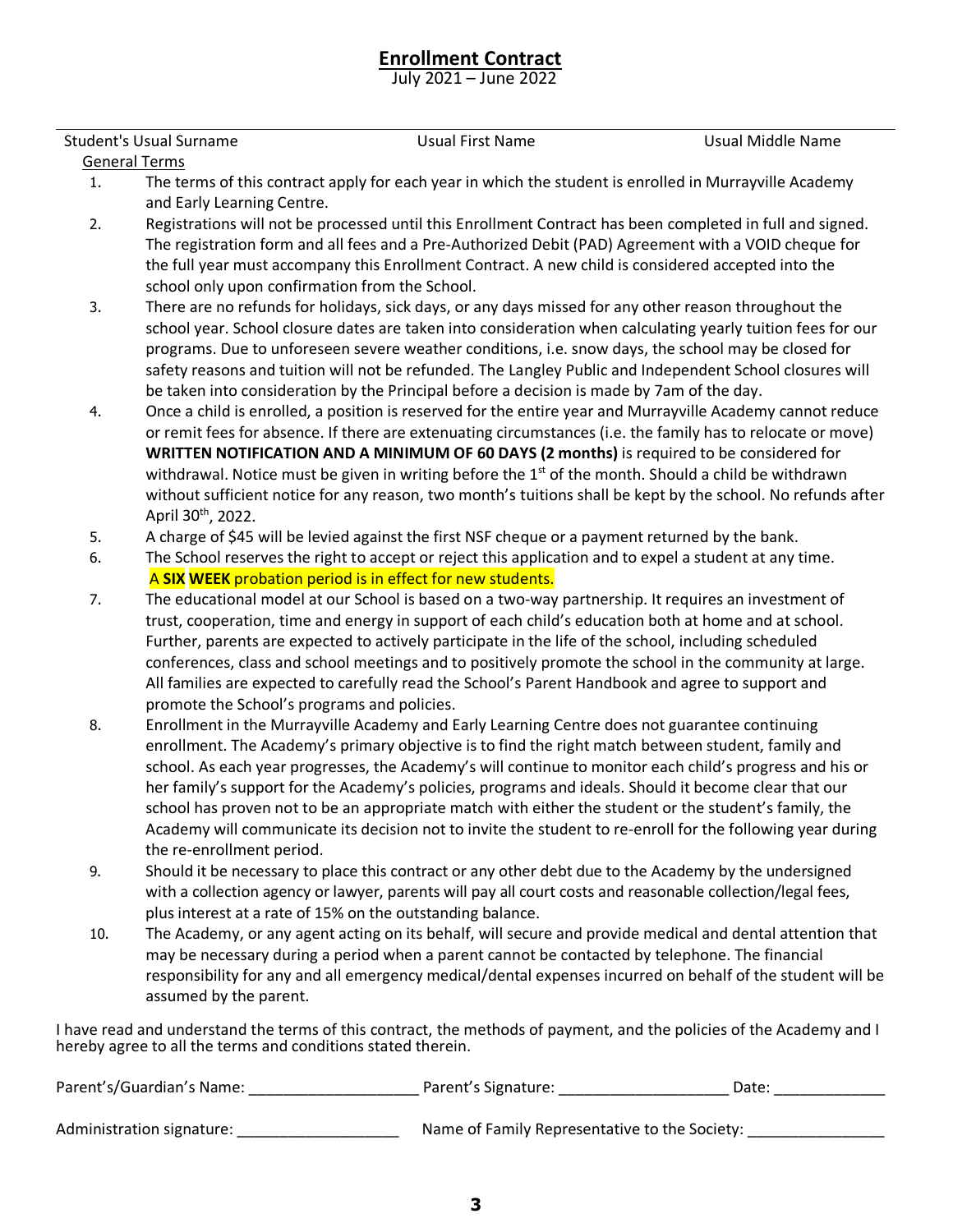# **Important Information #1**

July 2021 – June 2022

Student's Usual Surname Usual First Name Usual Middle Name

# **CANCELLATION POLICY**

Once a student has registered, a position is reserved for the entire year. The Murrayville Academy and ELC make decisions and budgets based on your commitment to remain for the entire year. Where there are extenuating circumstances (such as moving out of the area), these situations will be considered on a case-by-case basis. If there are extenuating circumstances (i.e. the family has to relocate or move) **WRITTEN NOTIFICATION AND A MINIMUM OF 60 DAYS (2 months)** is required to be considered for withdrawal. Notice must be given in writing before the 1st of the month. Should a child be withdrawn without sufficient notice for any reason, two month's tuitions shall be kept by the school. No refunds will be made after April 30th, 2022.

Parent/Guardian Initial:

# **CLOSURES**

Due to unforeseen severe weather conditions, i.e. snow days, the school may be closed for safety reasons and tuition will not be refunded. The Langley Public and Independent School closures will be taken into consideration by the Principal before a decision is made by 7am of the day. Please see the Parent Handbook for more information.

#### **1. ELC**

a) Infant/Toddler Program: Statutory holidays and days between Christmas to New Year's Day.

b) Preschool Daycare (7:30am – 5:30pm & 8:30am – 3:00pm): Statutory holidays, Christmas to New Year's Day.

#### **2. ELEMENTARY**

Kindergarten and Elementary Program: Professional Development Days, Collaboration Days, Statutory Holidays, Winter Break, Spring Break and July and August.

Murrayville Academy considers the Langley School District academic calendar in determining instructional and noninstructional days. The BC Ministry of Independent Schools mandates 850 instructional hours. Murrayville Academy exceeds the required number of hours of instruction. Non-instructional days include Provincial and District Professional Development Days, Collaboration Days, Design and Report Card Preparation Days, School Improvement Days, and Parent-Teacher Conference Days.

Parent/Guardian Initial:

# **PARENT VOLUNTEER FEE**

At the time of registration or re-registration families must agree to two automatic withdrawals each in the amount of \$250.00 dated Jan. 1, 2022 and April 1, 2022. Once 20 volunteer hours have been completed the fees will not be withdrawn. Please consider joining the Parent Support Group and Volunteer Board of Directors. If the hours are not completed, the fees will be cashed. If you are unable to perform the 20 hours required, you can provide one cheque in the amount of \$500 post-dated for September 1, 2021.

Parent/Guardian Initial: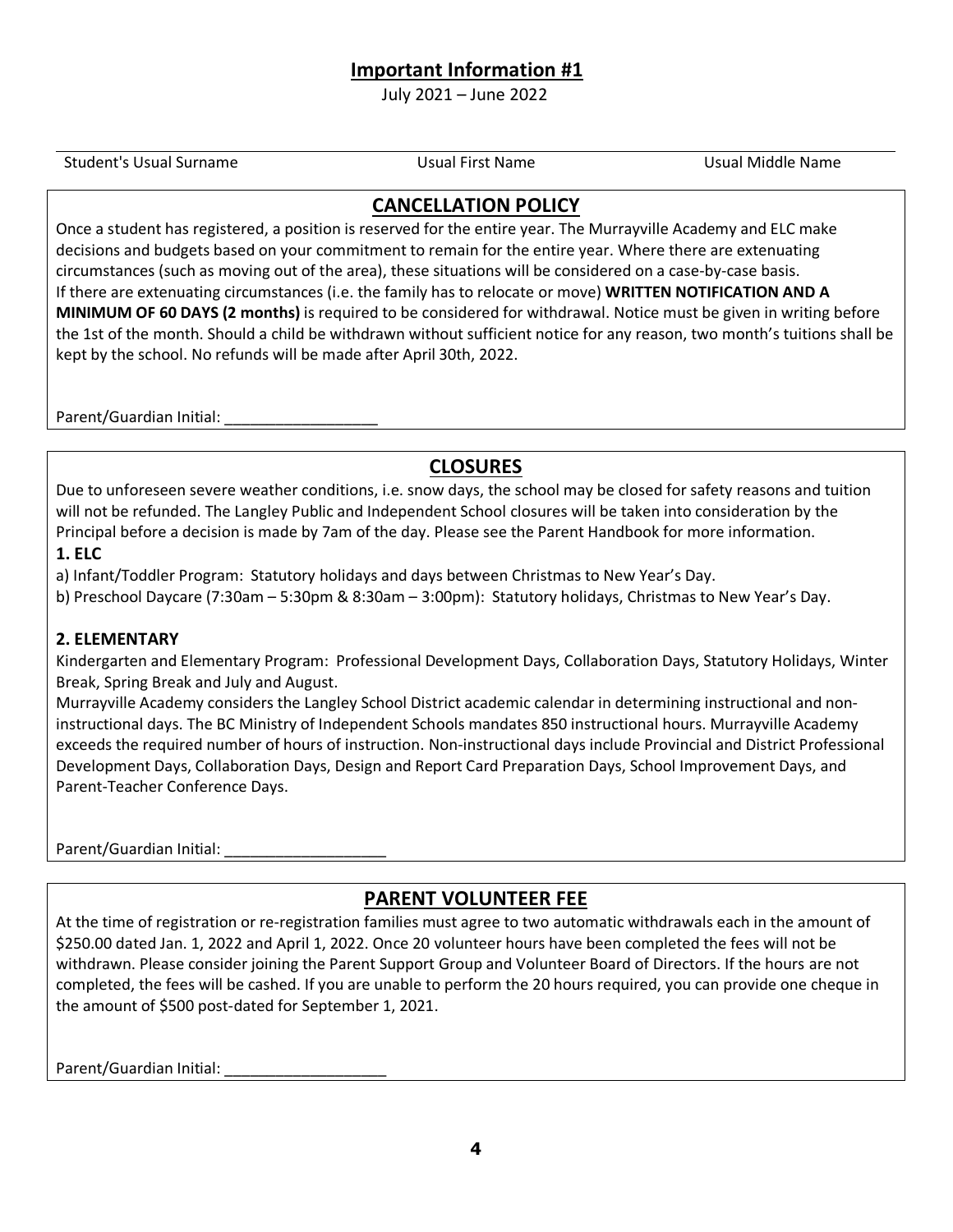# **Important Information #2**

July 2021 – June 2022

Student's Usual Surname Usual First Name Usual Middle Name

## **SCHOOL POLICIES**

Your signature below confirms that you, as a parent or guardian, have read and understand all of the school policies and agree to support and promote all programs and policies. Policies can be accessed in our Parent Handbook that is provided to all families upon registration.

Guardian Initial:

# **WEST COAST MONTESSORI SOCIETY**

Murrayville Academy and Early Learning Centre is governed by the West Coast Montessori Society which selects a volunteer Board of Directors to oversee operations. Final authority for the Society is vested in it's volunteer Board of Directors. They are responsible for setting the policies and vision implemented in the school through the staff and administration.

The West Coast Montessori Society Board is held accountable by following established accounting principles and audits, meeting the requirements for the Independent School Branch of the BC Ministry of Education, working with the Fraser Health Authority and remaining inspired by the Reggio Emilio and Montessori Philosophies.

a) Membership in the Society: Each family with one or more child enrolled in the School is eligible to be a member of the Society. Each such family, by signing this Contract, will be considered to have applied for membership in the Society and, upon acceptance by the directors of the Society, will be a member. Family membership in the Society confers the right to attend the Annual General Meeting (and any other members' meeting) of the Society and to exercise one vote on behalf of the family (regardless of how many children are enrolled in the School) at that meeting.

b) Membership fee: An annual membership fee of \$50.00 is included in the registration fee.

c) Constitution and By-Laws: A copy of the Constitution and By-laws of the Society is available upon request. Please review the By-laws for important information about your rights as members of the Society and the right to vote at the Annual General meeting.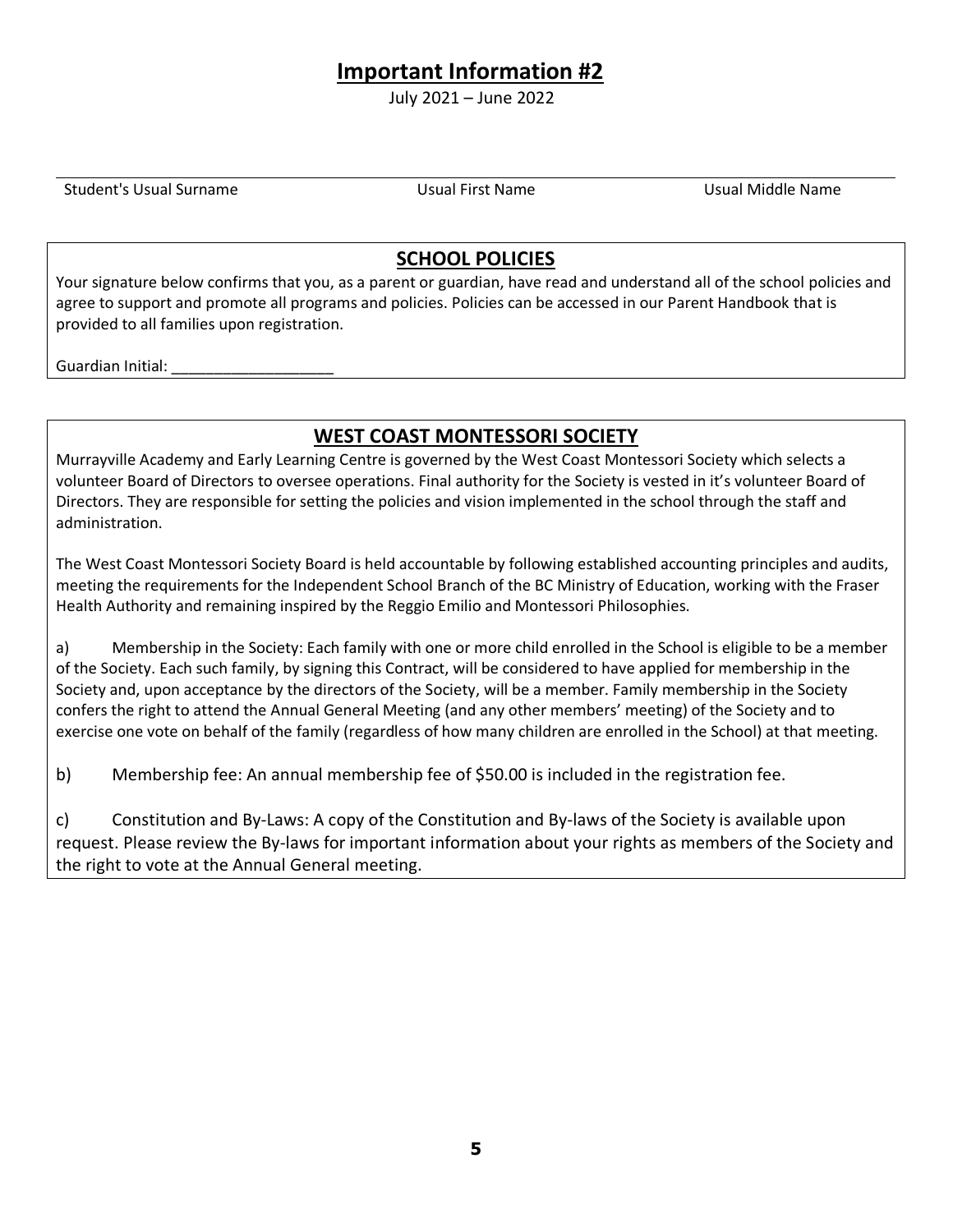# **Consent Form**

July 2021 – June 2022

| <b>Student's Usual Surname</b>                                                                                                                                                                       | <b>Usual First Name</b>                                           | <b>Usual Middle Name</b> |  |  |
|------------------------------------------------------------------------------------------------------------------------------------------------------------------------------------------------------|-------------------------------------------------------------------|--------------------------|--|--|
|                                                                                                                                                                                                      | <b>Local Outings Consent</b>                                      |                          |  |  |
| Children/students go on various outings during their enrollment at Murrayville Academy and Early Learning Centre.                                                                                    |                                                                   |                          |  |  |
| Students will walk and/or be transported by the school bus. All children/students are adequately supervised on these                                                                                 |                                                                   |                          |  |  |
| outings by the teachers and parent volunteers. I/we also consent to having my child to take walking trips with his/her                                                                               |                                                                   |                          |  |  |
| class, within a 2km radius of our school. (Example of possible walking trip: Porter Park, Elementary Playground,                                                                                     |                                                                   |                          |  |  |
| Murrayville Library, Derek Doubleday Park, Murrayville Hall, Denny Ross Park).                                                                                                                       |                                                                   |                          |  |  |
| Yes<br>No                                                                                                                                                                                            | Parent/Guardian Initial:                                          |                          |  |  |
|                                                                                                                                                                                                      |                                                                   |                          |  |  |
|                                                                                                                                                                                                      | <b>Photograph Publishing Consent</b>                              |                          |  |  |
| Throughout the school year photographs are taken of various student activities. By signing below, I/we hereby                                                                                        |                                                                   |                          |  |  |
| irrevocably consent to and authorize the use or reproduction by West Coast Montessori Society doing business as                                                                                      |                                                                   |                          |  |  |
| Murrayville Academy and Early Learning Centre of any and all photographs and/or other reproduction or likeness of the                                                                                |                                                                   |                          |  |  |
| student's person or characteristics (reproductions) which have been secured by or for West Coast Montessori Society                                                                                  |                                                                   |                          |  |  |
| doing business as Murrayville Academy and Early Learning Centre, for the limited purposes of school newsletters, local                                                                               |                                                                   |                          |  |  |
| newspapers, the school website, school parent app, Instagram, Facebook and promotional materials, without                                                                                            |                                                                   |                          |  |  |
|                                                                                                                                                                                                      |                                                                   |                          |  |  |
| compensation to the student. All reproductions shall become the property of West Coast Montessori Society doing<br>business as Murrayville Academy and Early Learning Centre, solely and completely. |                                                                   |                          |  |  |
| Yes<br>No                                                                                                                                                                                            | Parent/Guardian Initial:                                          |                          |  |  |
|                                                                                                                                                                                                      |                                                                   |                          |  |  |
|                                                                                                                                                                                                      | Personal Information provided to our Parent Support Group Consent |                          |  |  |
| I/We consent to having my personal telephone number and email provided to Murrayville Academy and Early Learning                                                                                     |                                                                   |                          |  |  |
| Centre Parent Support Group for the purpose of parent volunteer work.                                                                                                                                |                                                                   |                          |  |  |
| Yes<br>No                                                                                                                                                                                            | Parent/Guardian Initial:                                          |                          |  |  |
|                                                                                                                                                                                                      |                                                                   |                          |  |  |
| <b>Technology Waiver (Elementary Students Only)</b>                                                                                                                                                  |                                                                   |                          |  |  |
| I/We consent to my child may be accessing technology for educational purposes. I understand that due to the nature of                                                                                |                                                                   |                          |  |  |
| some online technologies being hosted world-wide, it is possible that my child's personal information including name,                                                                                |                                                                   |                          |  |  |
| school and email may be stored on premises outside Canada. I am aware that in such cases, Privacy Laws of the country                                                                                |                                                                   |                          |  |  |
| hosting the data may apply. I give consent to my child using such online technologies in the manner prescribed in the                                                                                |                                                                   |                          |  |  |
| Murrayville Academy Policy. I have read this policy in the Parent Handbook.                                                                                                                          |                                                                   |                          |  |  |
| Yes<br>No                                                                                                                                                                                            | Parent/Guardian Initial:                                          |                          |  |  |